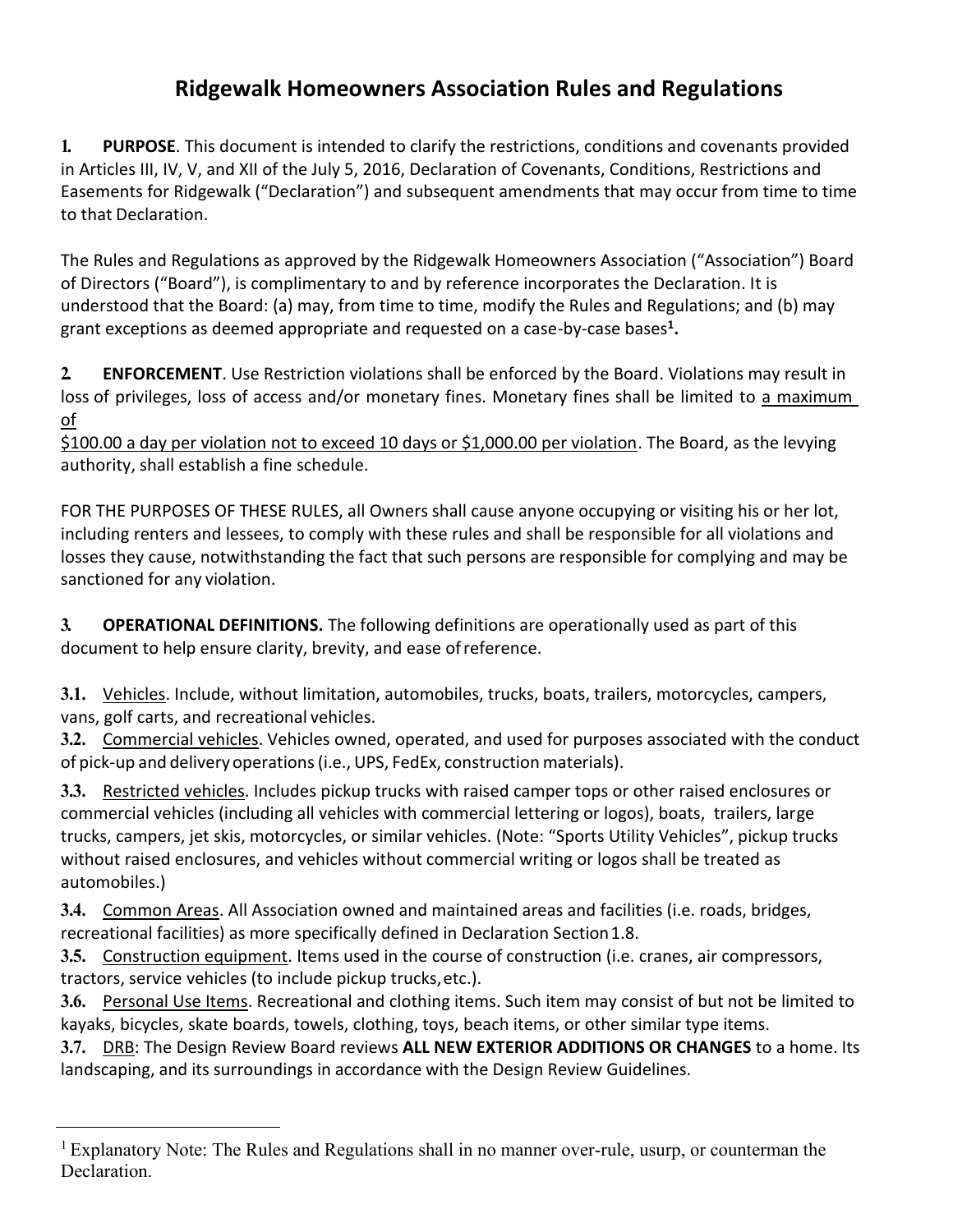# **4. ANIMALS AND PETS.**

**4.1.** Pet owners shall be responsible for collecting and properly disposing of their pet's waste. If any Owner fails to abide by this rule, the Association will perform the service and bill the Owner a minimum \$25 service fee.

**4.2.** The barking of dogs shall not be an unreasonable source of annoyance.

**4.3.** No pets owned by contractors or workers shall be permitted on Ridge Walkproperty.

**4.4.** Only dogs, indoor cats, fish, and indoor bids are allowed to be kept by an Owner, guest, or tenant within Ridge Walk. No exotic pets shall be permitted to be kept or displayed outside the home.

**4.5.** Pets shall be kept inside or on a leash at alltimes.

# **5. LANDSCAPE MAINTENANCE**

**5.1.** As a part of the amenity package provided by the Association, basic yard maintenance, including mowing of all yard areas, trimming, edging, and pruning of all developer-installed landscaping, is included within the annual assessments paid by eachOwner.

**5.2.** The Association will, from time to time as it deems necessary, negotiate a contract for such landscaping services. The contract will provide the service provider with sole responsibility for all landscaping within Ridgewalk Common Areas, as well as the mowing, trimming, edging, and pruning of all developer-installed landscaping on each individual Lot. No other landscaping service provider will be allowed to contract for any work within the Development.

**5.3.** A la Carte pricing. Any landscaping service provider contracted with by the Association will be required to provide a "menu" of services that it can provide to the Owners on a case-by-case basis. Such menu shall include fertilizer application, weed control, lawn pest control, soil samples, additional plantings, and any other service the Board deemsappropriate.

**5.4.** Any additional plantings installed by the Owner or at the Owner's direction remains subject to the Architectural Review Guidelines and Article III of the Declaration.

**5.5.** Irrigation. Irrigation will be installed by the Developer prior to closing on each new home sale with an Owner. The Association may, but is not required to, contract with the same service provider in Section 5.2 for maintenance of the irrigation system.

**5.6.** Owners are responsible for paying the cost of water for irrigation of all landscaping on their individual Lots. No Owner is permitted to install shallow, irrigation wells within Ridgewalk.

**5.7.** Owners purchasing new homes are hereby noticed that recently installed landscaping requires a considerable "establishment phase" during which time irrigation beyond normal amounts is required.

**5.8.** Under no circumstance is the irrigation timer, heads, or controls to be tampered with by the Owner. Any such tampering that results in the death or damage to any landscaping will be charged back to the Owner for cost of replacement and labor.

**5.9.** No Owner may permit the growth of noxious weeds or vegetation on the Owner's Lot or on the land lying between the street and the front Lot line. All unimproved areas of a Lot must be maintained in an attractively landscaped manner. The Association may impose a fine for each day of any violation hereof.

# **6. VEHICLES ANDPARKING.**

**6.1.** Commercial vehicles - are not permitted in the community except for delivery/pick-up services, and authorized construction activities as provided for in Appendix"E".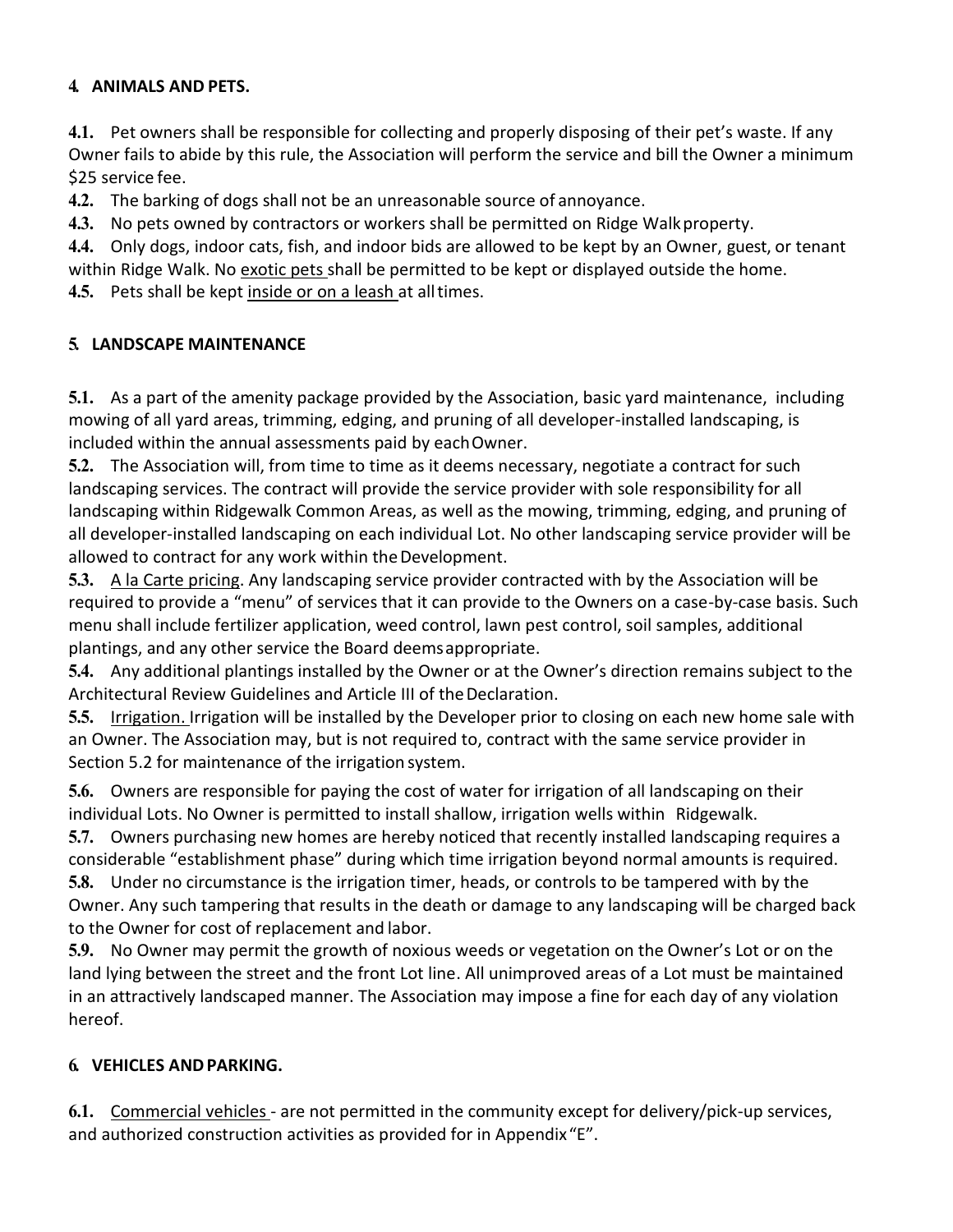**6.2.** All boats or boat trailers, large trucks, campers, jet skis, motorcycles or similar vehicles must be kept within an enclosed garage. Only personal automobiles, SUV's, pick-up trucks, or similar vehicles bearing current license and registration tags shall be permitted to be parked in Ridgewalk.

**6.3.** Parking: Vehicles and golf carts are not permitted to be parked on empty lots, landscaping, grassy areas, streets, or sidewalks at any time except with prior approval of the Board or its designee.

**6.4.** Illegally parked vehicles are subject to being towed at the owner'sexpense.

**6.5.** Violations of the posted speed limits shall be grounds for monetary fines.

**7. GARAGES:** Garage doors shall remain closed except when entering, exiting, or otherwise actively using the garage.

# **8. NOISE CONTROL**:

**8.1.** Loud noise or music that becomes a nuisance is not permitted at any time.

**8.2.** Outside speakers shall be turned off by 10p.m.

**8.3.** Construction activities shall be conducted in compliance with Appendix D.

**9. PROHIBITED CONDITIONS**: Exterior Accessories, furniture, and personal item displays must be appropriate and consistent with a high standard of expectations of a premier 30A community. Additionally, homeowners are encouraged to construct exterior "screening structures" as approved by the DRB to help ensure compliance. To ensure a clean and cohesive, community wide look, the following conditions, structures, or activities are prohibited on anylot.

**9.1.** Outside clotheslines or other outside facilities for drying or airing clothes unless properly screened and approved in advance by theDRB.

**9.2.** Yards: Craft and Art objects are not permitted in the front or sideyards.

**9.3.** Landscaping: Landscaping must be approved by the DRB whether in the front or back yards.The DRB may allow for more self-expression in areas not readily visible from the street. (Note: More detailed information is provided in the Design Review Guidelines.)

**9.4.** Porch furniture: (1) Must be commonly known as porch furniture, i.e. dressers, armoires, washstands are not permitted on porches that are readily visible from the home's main street and (2) colors should blend with the color and style of thehome.

**9.5.** Porches shall not be cluttered. Plants and art objects, i.e. statues, must not be excessive in number and size.

**9.6.** Personal use items. Sports equipment, toys, and items of similar nature shall be stored either within the house, garage, or on the back porch, neatly screened from view. No towels, clothing, or other personal items shall be hung from balconies, porches, or outdoor furniture. Bikes shall be stored in a garage, back porch, or side yard, screened from view with approved plantings or fencing. Bike rack type and placement must be approved by DRB.

**9.7.** Holiday Decorations shall be removed not later than two weeks past the holiday period.

9.8. Accent Lighting shall be DRB compliant.

**10. SMOKING**. Neither smoking or "vaping" is permitted in common gathering areas i.e. amenity center, green space, pool and spa.

# **11. GARBAGE COLLECTION**.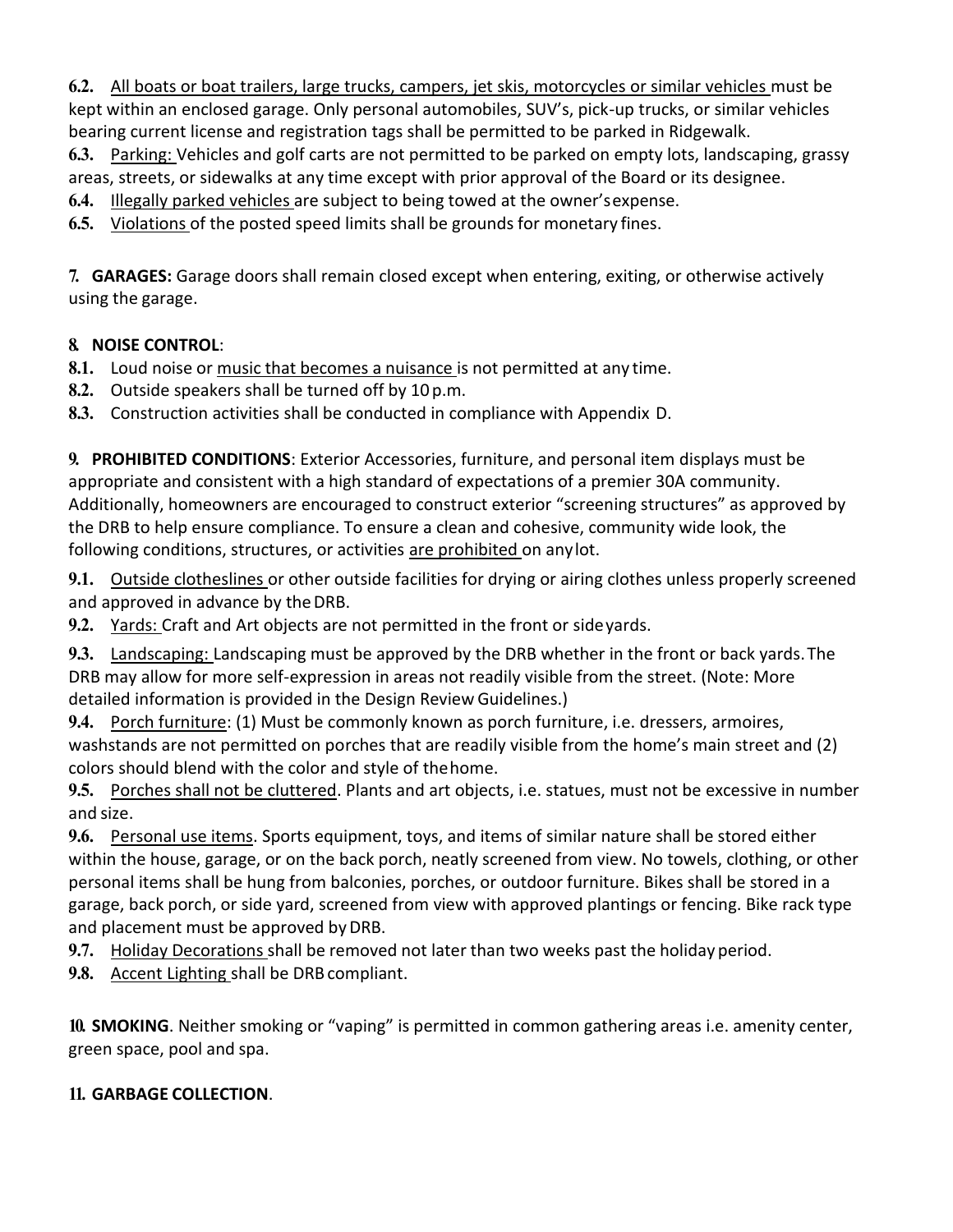**11.1.** All owners shall use only Association designated "bear resistant" garbagecontainers. **11.2.** Garbage containers shall be put curbside after 6:00 pm on the day just prior to pick up and removed to a location not visible from the home's main street by 8:00 pm of the pickup day. **11.3.** All trash shall be placed in the enclosed container and the lid shall be completely closed.

# **12. AMENITIES.**

**12.1.** "Use Restrictions" as approved by the Board, will be prominently posted such that use restrictions and standards of conduct are clearly evident at all amenity areas.

# **(Note: "Rules posting" shall be stated in as cordial a manner as possible; however, such verbiage shall not circumvent the basis for legal enforcement.)**

# **12.2. Pool and pool deck**.

**A.** Lot Owners may use the Ridgewalk pool and pool deck ("**Pool Amenity**") as set forth in these Rules, as amended from time to time.

**B.** Use of the Pool Amenity by an Owners' family or guests is limited to those periods when they are residing in the home with the Owner or Owners, or, if not residing overnight in the home, when using the Ridgewalk Pool Amenity with an Owner or other person residing in the home with the Owner(s) (hereafter referred to as "**Guest**" or "**Guests**"). Consistent with the Declaration's prohibition on rentals of less than 1 year, persons temporarily occupying a home without an approved lease and during periods when the owner(s) are residing elsewhere, are **not** permitted to use the Pool Amenity. The foregoing shall not prohibit a person who normally resides in the home with the Owner(s) as their principal residence from using the Pool Amenity while the Owner is temporarily away.

**C.** Tenants under an authorized bona fide lease under Section 4.10 of the Declaration may use the Ridgewalk Pool Amenity as set forth in these Rules, as amended from time to time. **D.** Overnight Guests and family (when homeowner or Lessee is residing on property) may use the Pool Amenity while unaccompanied by homeowner or bona fide tenant; however,

unaccompanied Guests shall wear a wrist band issued by the Association while using the Pool Amenity.

**E.** Notwithstanding the foregoing, where a home is owned by a for-profit or non-profit business entity and not an individual, then such Owner and any individual holding an ownership interest in such business entity who is not residing in the home located on such Lot as their primary personal residence ("**Primary Resident(s)**"), shall be deemed an "**Absentee Owner**" for purposes of use of the Pool Amenity. Absentee Owners may not use the Pool Amenity except as a Guest of the Primary Resident(s). The entity Owner shall provide written notice to the Association, no more than once a year but at least once annually, of the names of the Primary Resident(s) of the home, or as applicable, a copy of a lease for the home compliant with Section 4.10 of the Declaration.

**F.** Upon request and at such intervals as deemed reasonably appropriate, Owners shall provide information to the Association's management personnel regarding the name(s) of Guests with Pool Amenity use rights pursuant to this Rule.

**G.** Should the Owner wish to have more than ten (10) Guests at the Pool Amenity at any one time, the Owner shall contact the Association no less than ten (10) business days prior to the proposed use and request an "event pass". Under no circumstance shall an Owner have more than ten (10) Guests at the pool and pool deck without having signed the Association's Owner Event Policy (Attachment "1" hereto), as amended from time to time. At all times, the Owner or an adult resident of the home shall be at the Pool Amenity for the event.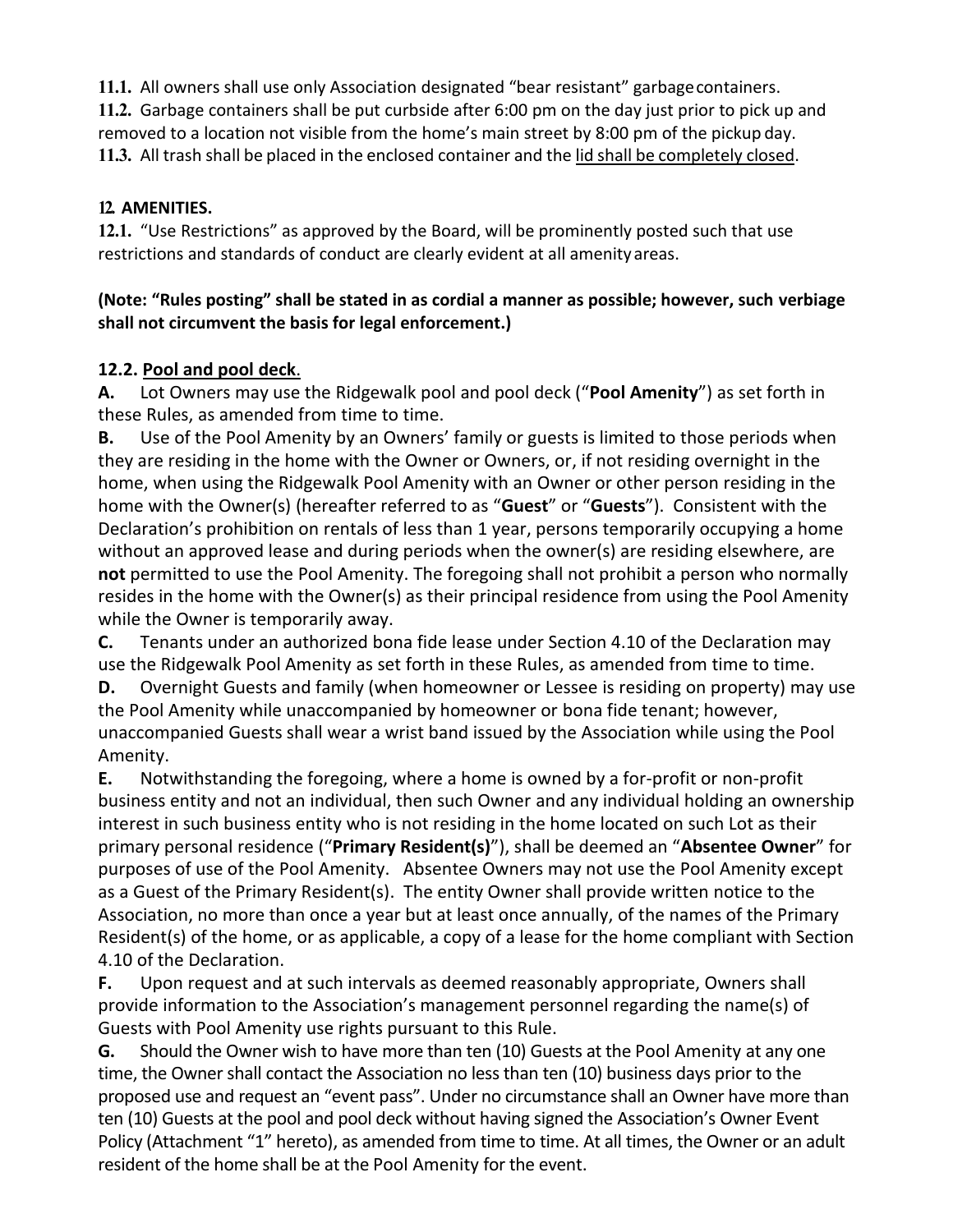**H.** If an Owner leases their property, the Owner relinquishes all rights to use the Pool Amenity. All rights to the Pool Amenity shall pass to the tenant(s), and the tenant shall abide by these and all Association rules.

**I.** Entrances/gates to the Pool Amenity shall be kept closed at all times.

**J.** No animals in the pool or on the pool deck.

**K.** No glass of any kind shall be used in the pool or on the pool deck.

**L.** No food or beverages are allowed in the pool or on the pool wet deck; defined as a 4-footwide obstructed area surrounding the pool.

**M.** Flotation devices and other personal possessions must be removed when leaving the Pool Amenity.

**N.** All untrained toddlers must wear a swim diaper while in the pool. If there is contamination found in the pool, it requires a 24-hour shut down and special cleaning. There is a charge for this chemical pool cleaning.

**O.** For safety purposes, all children 12 years of age and younger must be accompanied by an adult competent swimmer while in the Pool Amenity.

**P.** No bikes, scooters, roller skates/blades, skateboards, etc. are permitted in the Pool Amenity.

# **13. GENERAL PROVISIONS**

**13.1.** Any proposed **improvements** to the exterior of the property must be approved by the ARC including but not limited to architectural, landscaping, yard ornaments andflags.

**13.2.** No **signs** of any kind shall be displayed accept as allowed per CCR's 3.4 (iii) and(iv)

**13.3.** Any proposed **vegetative** improvements must be consistent and approved by ARC prior to installation.

**13.4.** No **garbage**, trash, refuse or rubbish may be deposited, dumped or kept on any lot except in closed sanitary containers. Containers must be kept inside a garage or otherwise hidden from public view. Trash containers may only be placed at the front of the lot on the day designated for pick up but promptly returned to the proper storage area per CCR's 4.5. Waste Management provides service on Monday andThursday.

**13.5.** The maximum *speed limit* for all streets in Ridgewalk is 15 miles perhour

**13.6.** *All Pets* must always be on a leash and pet owners shall always maintain control over their pets to include pick up and proper disposal of all droppings. *PET WASTE STATIONS WITH BAGS ARE PROVIDED FOR YOUR USE.* Only customary household pets, which do not cause any disturbance or annoyance, arepermitted.

**13.7.** *Quiet Hours* for residents are from 11:00 pm to 7:00 am. Noise levels, including audible music shall not disturb owners' rights to peaceful use of their property. The community will have open gates at 6:30 am. They will close at 6:30 pm. This will be the policy as long as construction is actively accessing the community. Construction work may commence at 7:00 am and cease at 6:30 pm outside. Construction hours are 7 days aweek.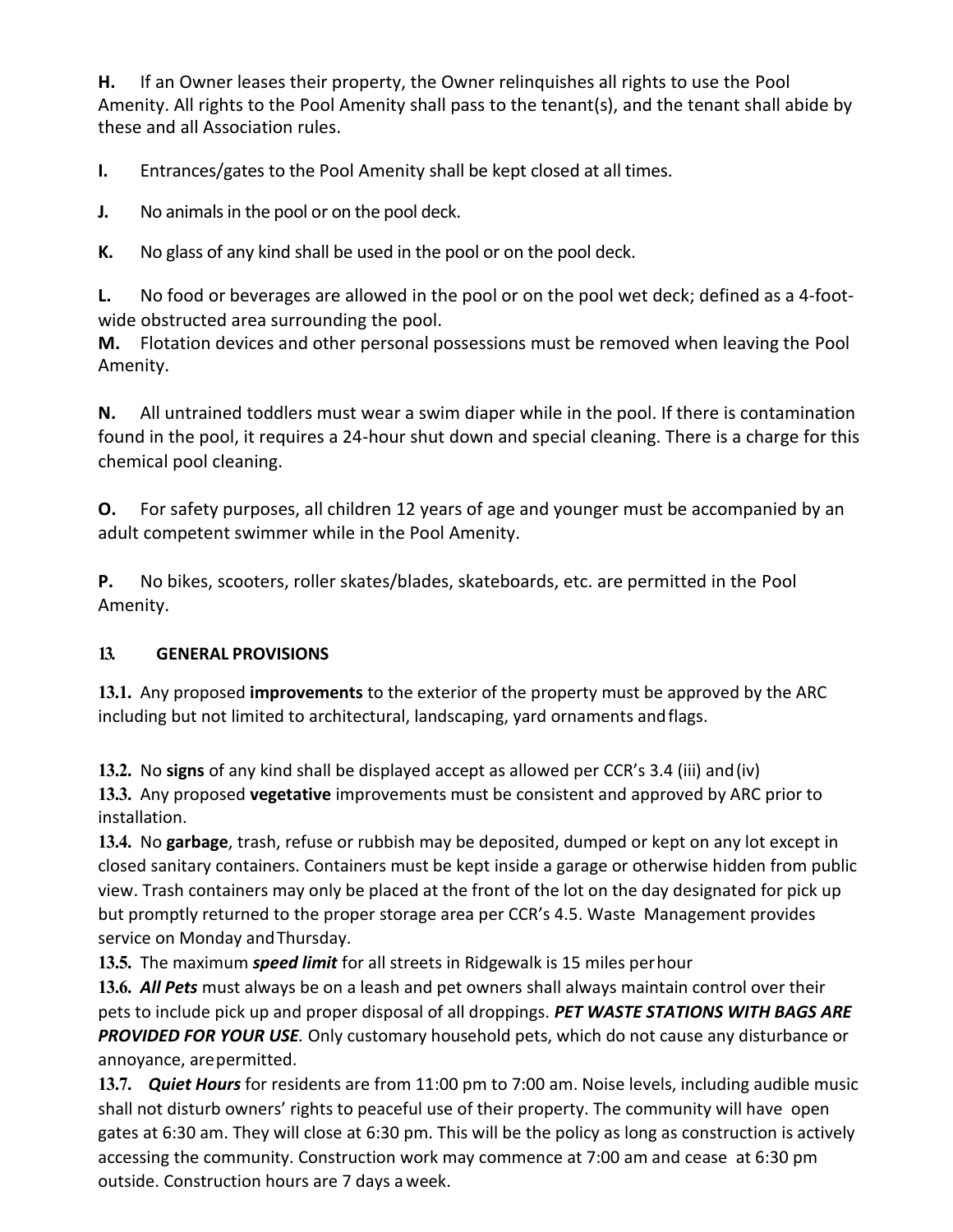**13.8.** No fires for burning of trash, leaves, clippings or other debris or refuse shall be permitted on any part of the lots, common area or contiguous land. No candles in glass enclosures or tiki torches are allowed.

**13.9.** *Properties* shall be kept in a neat, clean and well-maintainedcondition.

- *No towels or clothing* shall be hung on porches orrailings.
- *All bikes*, toys and beach gear must be stored out ofsight.

Signed: Board of Board of Content of Content of Content of Content of Content of Content of Content of Content of Content of Content of Content of Content of Content of Content of Content of Content of Content of Content o

Directors President Ridgewalk Homeowners Association, Inc.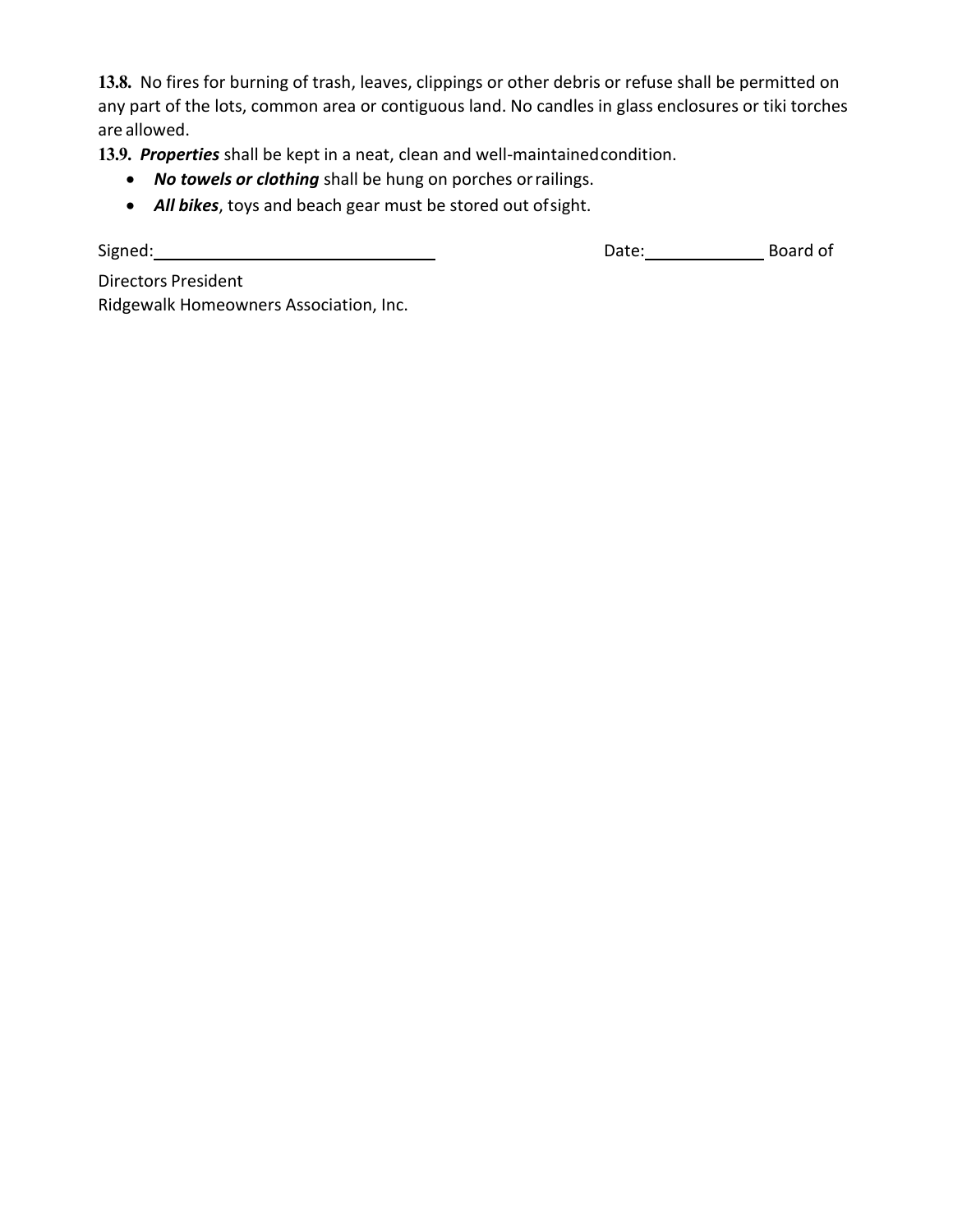### **APPENDIX – A "POOL USE RESTRICTIONS"**

- 1. Hours for pool use are dawn to dusk
- 2. No smoking or vaping.
- 3. The Pools may be closed for daily maintenance (i.e., cleaning, chemical check, etc.).
- 4. Children under the age of 12 must be accompanied by a parent or an adult chaperone.
- 5. Proper swim wear is required; toddlers must wear "swimdiapers".
- 6. Shower before entering the pool.
- 7. The following is not permitted at the poolareas:
- a. Pets, bicycles, skateboards, scooters, and other similar type items.
- b. Food and drinks in the water or within 4 feet of the pooledge.
- c. No glass allowed beyond the entrance of AmenityCenter.
- d. Diving, running, horseplay, or rough housing.
- e. Audio equipment that is creating excessive noise or that is an unreasonable source of annoyance.

Signed: Natural Contract of Contract Contract Contract Contract Contract Contract Contract Contract Contract Contract Contract Contract Contract Contract Contract Contract Contract Contract Contract Contract Contract Contr

Board of Directors President

Ridgewalk Homeowners Association, Inc.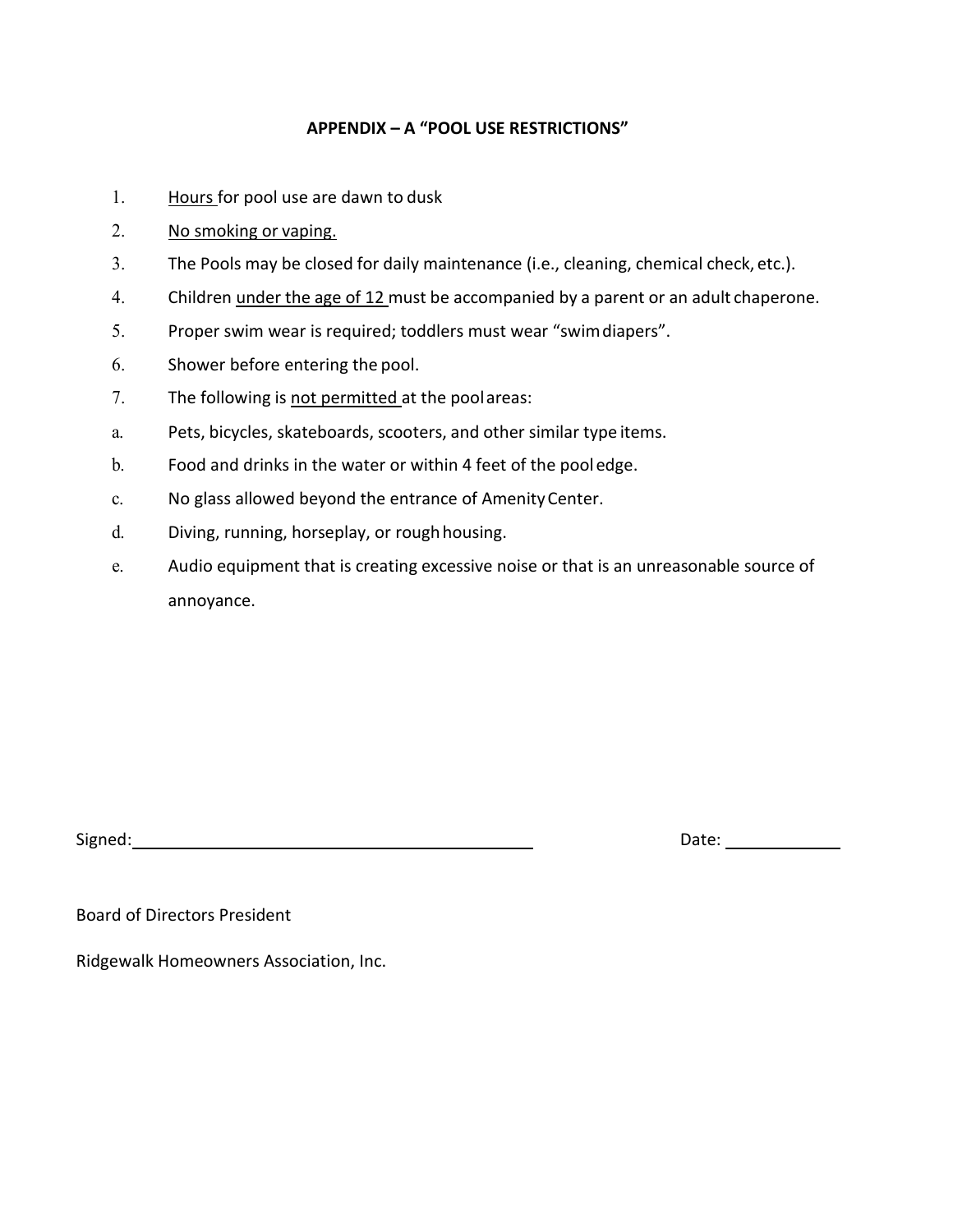#### **APPENDIX - B**

#### **"SPA USE RESTRICTIONS"**

- 1. Hours for Spa use are Dawn to Dusk
- 2. No smoking or vaping.
- 3. The Spa may be closed at some point of the day for maintenance (i.e., cleaning, chemical check, etc.).
- 4. Maximum occupancy is 7.
- 5. All personnel must shower before entering theSpa.
- 6. Do not use the Spa unless water is circulating.
- 7. Do not use the Spa alone.
- 8. Elderly persons, pregnant women, and those with health conditions requiring medical care should consult with their physician before enteringSpa.
- 9. Children between the ages of 9-14 must be accompanied by a parent or an adult chaperone.
- 10. Maximum temperature is 104.
- 11. Maximum use time is 15minutes.
- 12. The following shall not be permitted:
	- a. Children under the age of 9.
	- b. Food or drink items in the Spa or within 4 feet of the Spaedge.
	- c. No glass allowed beyond the entrance of AmenityCenter.
	- d. Diving, jumping into the water, horseplay, or roughhousing.

Signed: Signed: Signed: Signed: Signed: Signed: Signed: Signed: Signed: Signed: Signed: Signed: Signed: Signed: Signed: Signed: Signed: Signed: Signed: Signed: Signed: Signed: Signed: Signed: Signed: Signed: Signed: Signed

Board of Directors President

Ridgewalk Homeowners Association, Inc.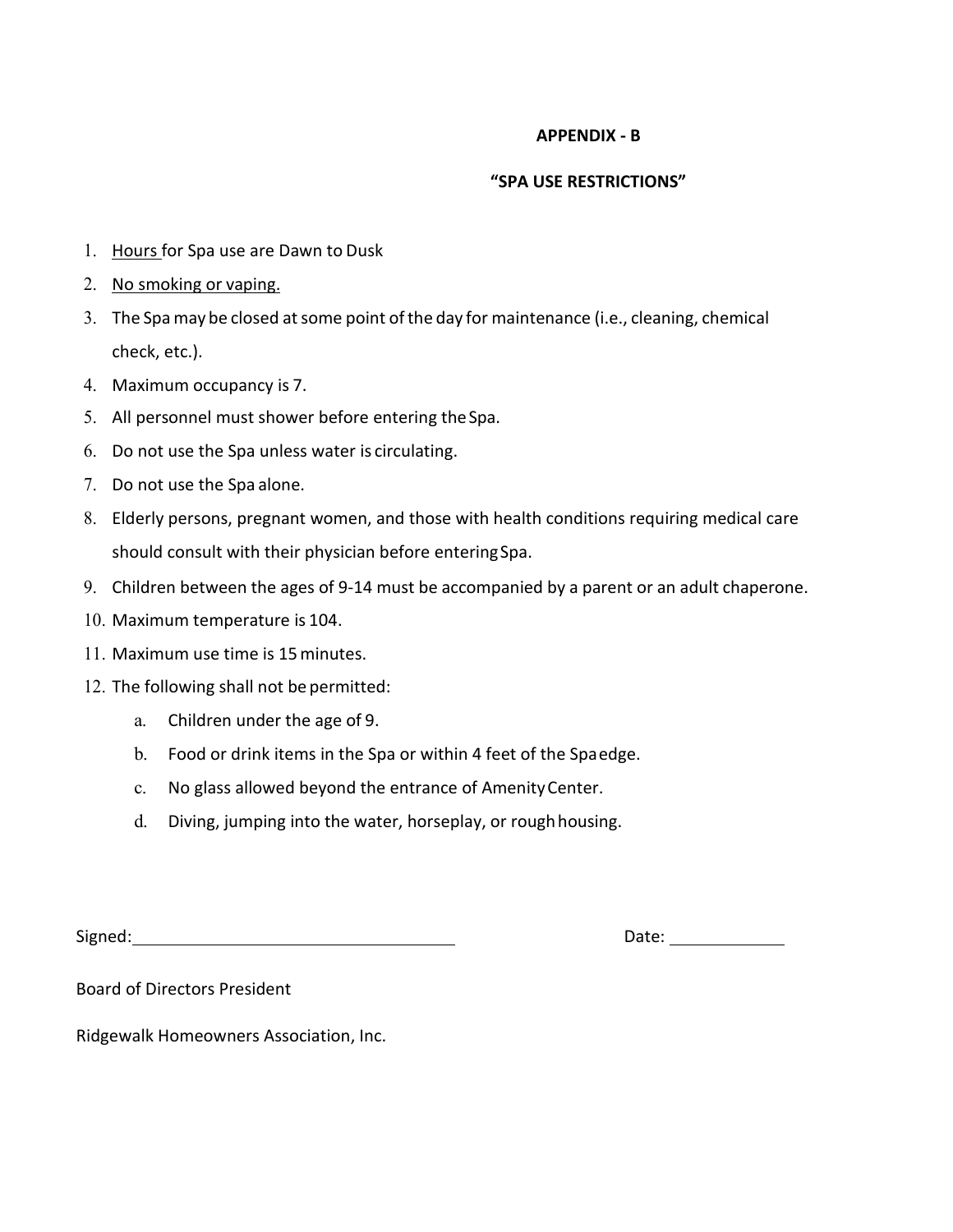### **APPENDIX - C**

### **"RIDGEWALK CONSTRUCTION CONDUCT STANDARDS"**

**GENERAL**. The population of Ridgewalk has significantly increased to the point that it is no longer a developmental start up site. Subsequently, job-site standards, as defined below, shall be enforced, and complied with by the responsible general contractor. Violations shall be grounds for fines as established by the Board and such fines may be in addition to damage repair cost and restriction of community access.

### 1. TRAFFIC.

- 1.1. All traffic and parking guidelines adopted by the Association herein or in any other Ridgewalk document shall apply to all constructionoperations.
- 1.2. No exceedingly loud, and/or un-muffled vehicles shall be permitted. (Note: It is understood that some construction equipment and/or trucks are inherently louder than normal passenger vehicles.)
- 1.3. Heavy equipment operators shall be mindful of pavement and curb breakage possibilities. Damage caused by such negligence shall be grounds for fines and/or assessments.
- 2. CONSTRUCTION HOURS. The following work hours include the time for job-site daily mobilization/final clean-up and organizationalmaintenance.
	- 2.1. Monday thru Saturday: 7:00 AM until 6:00 PM
	- 2.2. Sunday: No work is permitted.
	- 2.3. Exceptions: Work hour exceptions may be granted for low-noise (i.e. painting) and/or emergency type work. If possible, written request for exceptions along with justification shall be submitted to the CAM at least 3 days in advance. Such request may be referred to the Board for special consideration.

### 3. JOB –SITE ORGANIZATION.

3.1. Job site lay-out. When possible, a **SINGLE** adjacent lot (or near-by lot) should be designated as a staging area and marked appropriately for: (1) dumpster placement;

(2) off-street (worker) and equipment parking (i.e., tool trailers, etc.); (3) construction equipment access/egress and (4) toilet facilities. The general contractor must receive permission from the owner of such lot prior to placing any equipment, material or other construction related items on that lot.

3.2. Dumpsters shall be: (1) positioned strategically off the street and in such a manner that curbs, surrounds, and pavement areas are not harmed; (2) emptied in a timely manner such that spill-over is not an issue; and (3) completely emptied or removed from the community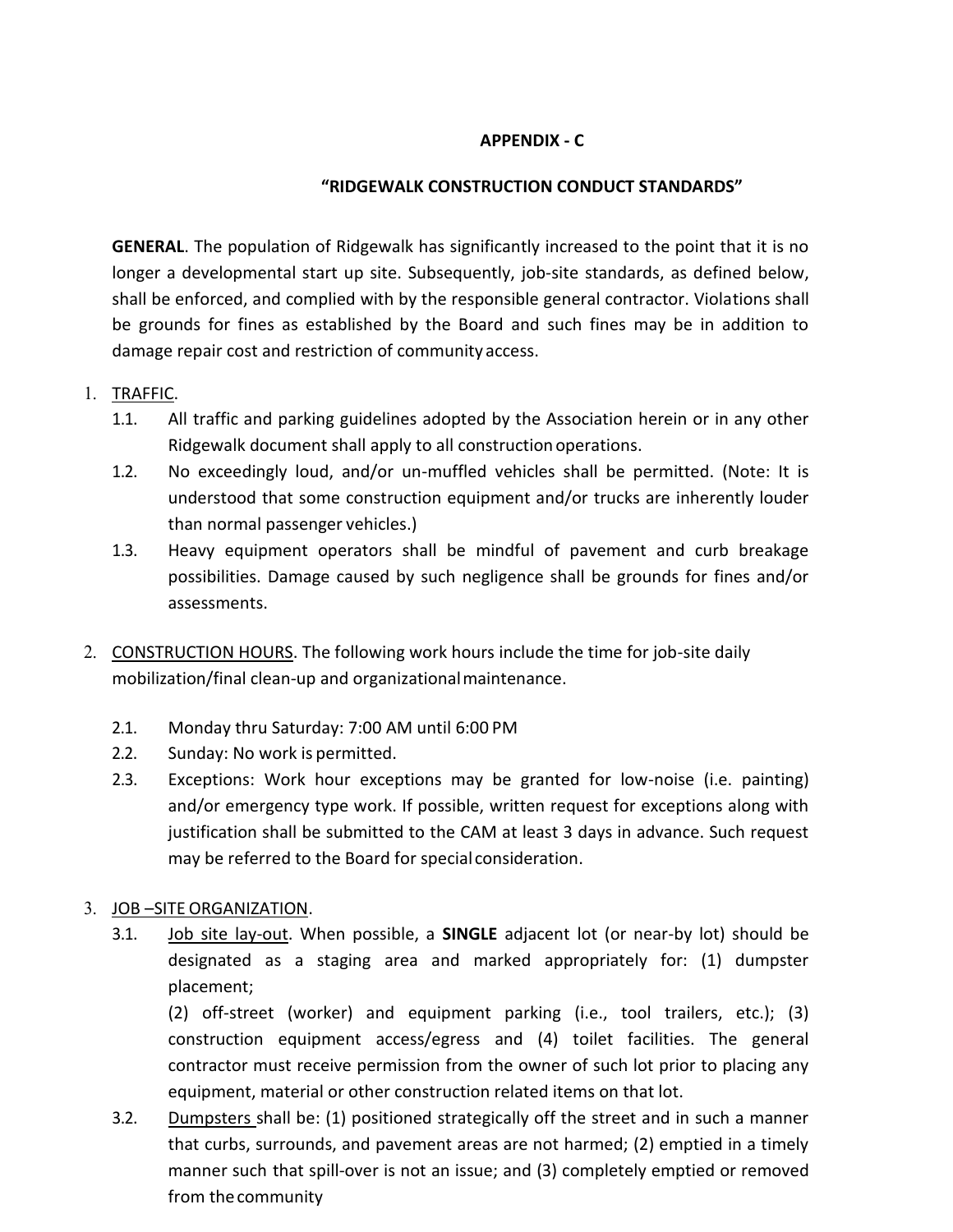based on predictions of imminent hurricane or tropical storm conditions.

- 3.3. Toilet facilities shall be: (1) located as far off the street as feasible (curb placement is not permitted) and (2) removed from the premises during time of predictions of imminent hurricane or tropical storm conditions. Enclosed toilet surrounds are recommended.
- 3.4. At notime shall construction equipment, trailers, vehicles, or similar type items beparked: (1) in the roadway; (2) in drive areas of surrounding homes or, (3) for more than 1 day, in any public parking area.
- 3.5. Adjacent lots shall be smoothed, seeded, or recovered in pine straw (as applicable) upon project completion.
- 4. JOB-SITE APPEARANCE.
	- 4.1. Personnel working in the community shall keep all areas free of discarded material, such as cups, lunch bags, etc. Objects shall not be thrown out of vehicles. Trash and scrap material shall be placed in appropriate containers.
	- 4.2. Construction materials should be neatlyorganized/stacked.
	- 4.3. Useable scrape material should be appropriately stored out of sight and away from the street.
	- **4.4.** Final clean-up and storage organization shall be conducted **AT THE END OF EACH DAY'S**
		- **ACTIVITY.**
- 5. VIOLATIONS. Fines for violations of these rules shall be as defined above in the "General Paragraph"

and in the Rules and Regulations, and as approved by the Board.

Signed:

|--|

Board of Directors President Ridgewalk Homeowners Association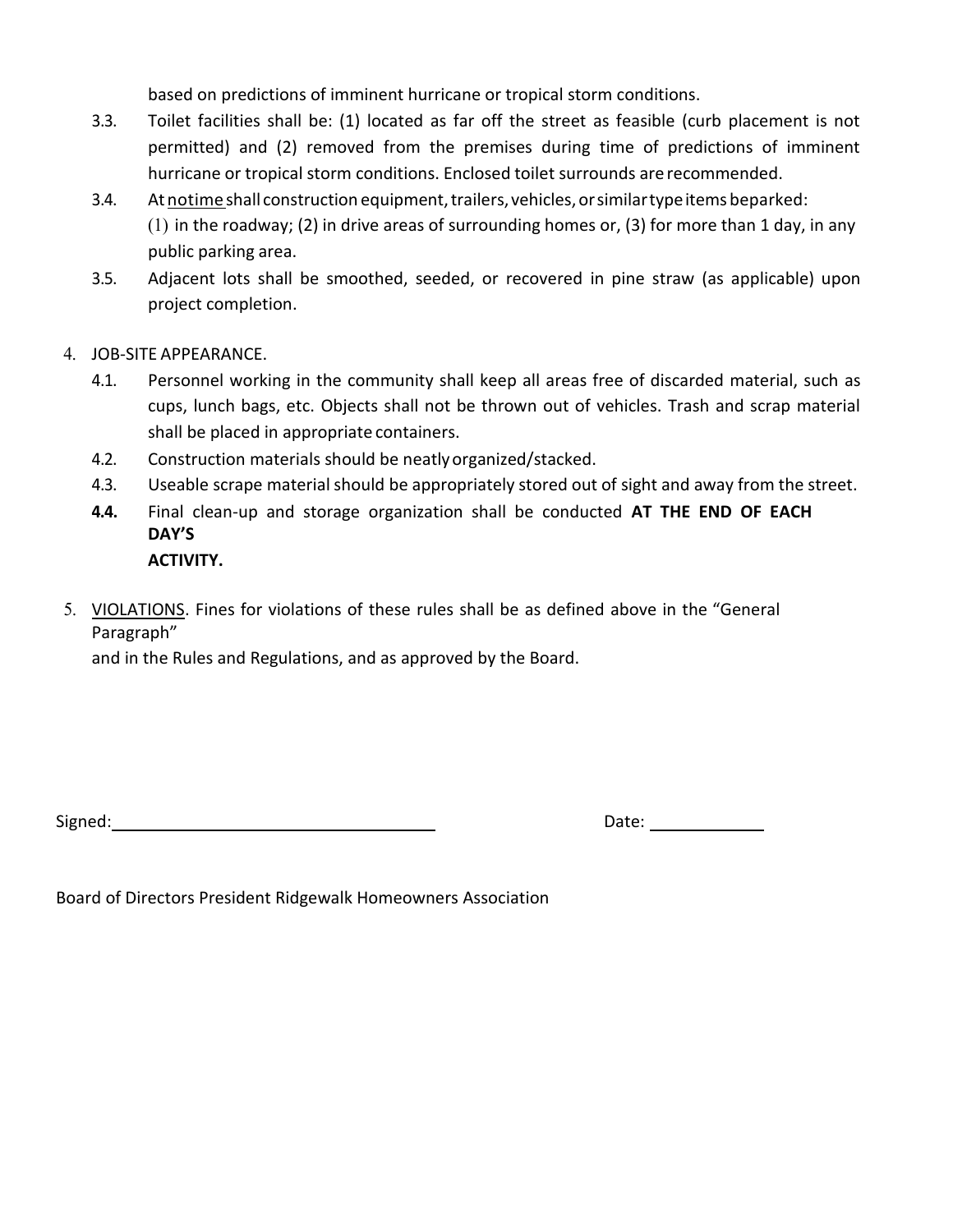

### **RULES AND REGULATIONS**

Ridgewalk Homeowners Association has adopted the following rules and regulations governing the use of properties within Ridgewalk by its lot owners, their families, lessees and guests. These rules and regulations are subject to the terms and conditions of the Declaration of Covenants, Conditions and Restrictions, Bylaws, Articles of Incorporation and Architectural Code. They may be amended from time to time.

### **COURTESY RULES**

- Any proposed **improvements** to the exterior of the property must be approved by the ARC including but not limited to architectural, landscaping, yard ornaments and flags.
- No **signs** of any kind shall be displayed accept as allowed per CCR's 3.4 (iii) and (iv)
- Any proposed **vegetative** improvements must be consistent and approved by ARC prior to installation.
- No **garbage**, trash, refuse or rubbish may be deposited, dumped or kept on any lot except in closed sanitary containers. Containers must be kept inside a garage or otherwise hidden from public view. Trash containers may only be placed at the front of the lot on the day designated for pick up but promptly returned to the proper storage area per CCR's 4.5. Waste Management provides service on Monday and Thursday.
- **Parking** on the street and/or sidewalks is prohibited. Any overflow parking must be routed outside of Ridgewalk.
- The maximum *speed limit* for all streets in Ridgewalk is 15 miles per hour
- *All Pets* must always be on a leash and pet owners shall always maintain control over their pets to include pick up and proper disposal of all droppings. *PET WASTE STATIONS WITH BAGS ARE PROVIDED FOR YOUR USE.* Only customary household pets, which do not cause any disturbanceor annoyance, are permitted.
- *Quiet Hours* for residents are from 11:00 pm to 7:00 am. Noise levels, including audible music shall not disturb owners' rights to peaceful use of their property. The community will have open gates at 6:30 am. They will close at 6:30 pm. This will be the policy as long as construction is actively accessing the community. Construction work may commence at 7:00 am and cease at 6:30 pm outside. Constructions hours are 7 days a week.
- No fires for burning of trash, leaves, clippings or other debris or refuse shall be permitted on any part of the lots, common area or contiguous land. No candles in glass enclosures or tiki torches are allowed.
- Please turn off lights and fans upon exiting the pool area. Do not enter the pool equipment area for any reason. Specifically, do not adjust the pool heater, site lighting or irrigationcontrollers
- Any owner must notify and receive approval from the Association Manager prior to any gathering of more than 10 people in the pool area per the Owner Event Policy.
- *Properties* shall be kept in a neat, clean and well-maintainedcondition
	- *No towels or clothing* shall be hung on porches or railings
	- All bikes, toys and beach gear must be stored out of sight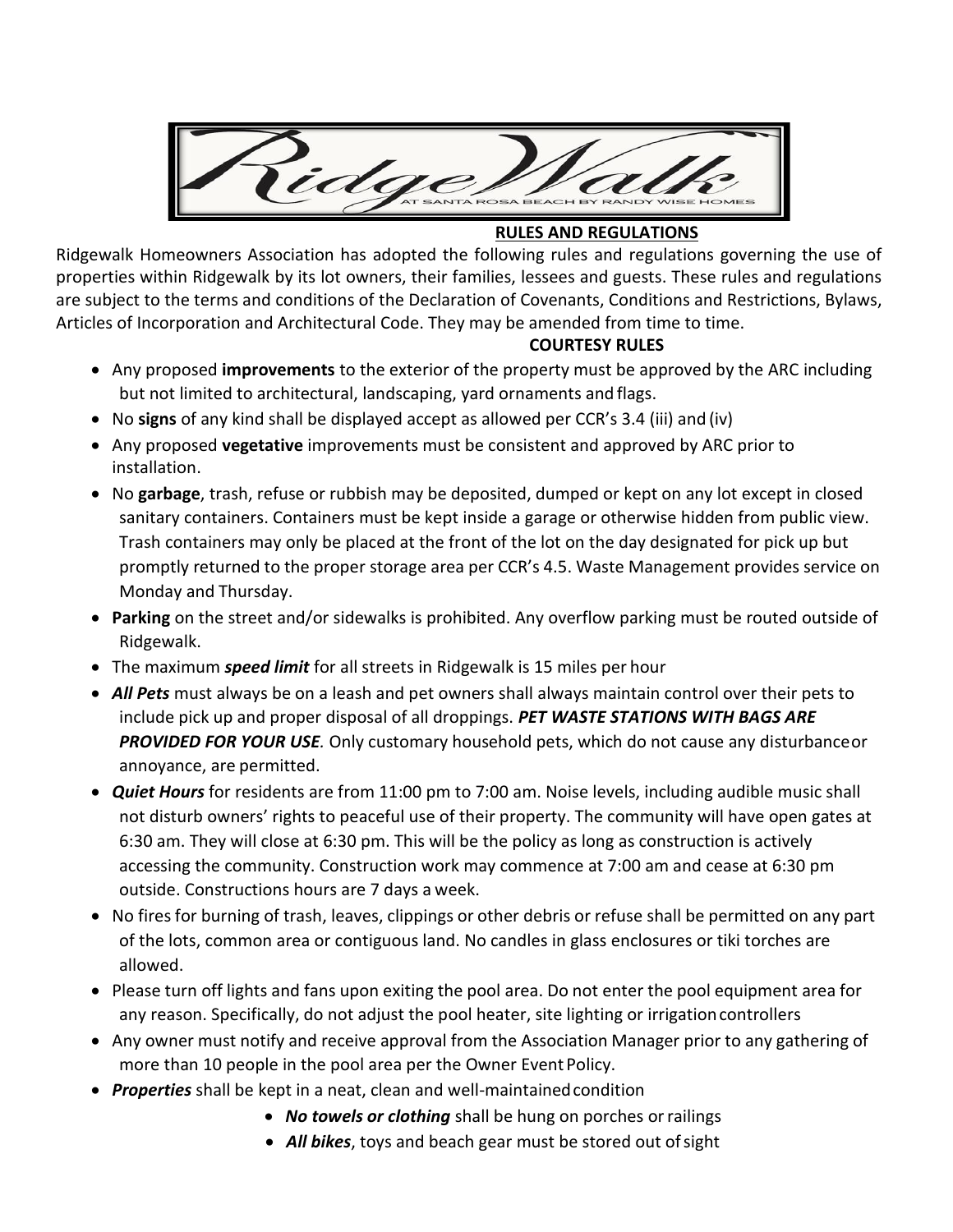### **Pool Area**

- No Lifeguard on Duty
- Pool/Spa Hours dawn to dusk
- No animals in the pool area
- No glass in the pool area
- No food or beverages are allowed **in the pool or on the pool wet deck**; defined as a 4-foot-wide obstructed area surrounding the pool.
- Pool gates must always remain closed
- Children under 12 years old must always be accompanied by an adult
- All swimmers must shower before entering the pool
- Flotation devices and other personal possessions must be removed when leaving the pool area
- All untrained toddlers must wear a swim diaper while in the pool. If there is contamination found in the pool, it requires a 24-hour shut down and special cleaning. There is a charge for this chemical pool cleaning.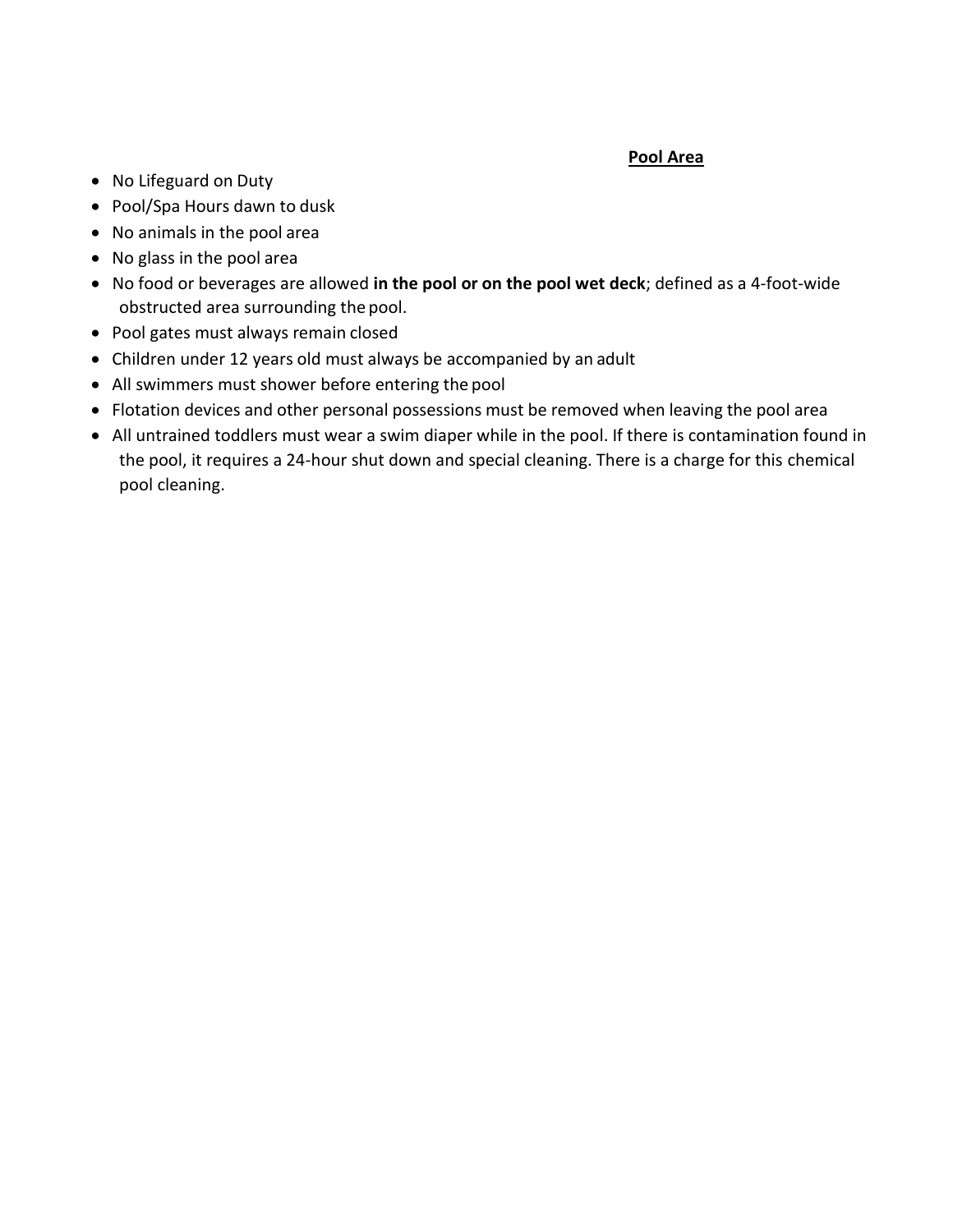### **RIDGEWALK OWNERS' ASSOCIATION, INC.**

### **Parking Enforcement Policy**

RidgeWalk's Declaration of Covenants allow parking only in garages and driveways of a Lot. **Street parking, parking on the sidewalk and parking on unpaved areas is prohibited.** However, the Board recognizes the reality that **temporary** parking on the street may be unavoidable at certain times. Therefore, the prohibition on street parking will not be enforced under the following limited exceptions. Any vehicles parked on the street that do not clearly qualify for one of these exceptions are subject to warnings for parking violations, towing, fines and/or other enforcement action.

**None of the exceptions below will apply to any vehicle that blocks ingress/egress from a driveway, through any community street, or in front of any fire hydrant.** Any vehicle parking on the street must allow sufficient room for passage of emergency vehicles. Therefore, under no circumstances should any two vehicles be parked parallel to each other on opposite sides of the street.

The following vehicles may be parked on the street temporarily:

- **1.** Delivery vehicles
- **2.** Short-term parking of less than 3-hours in duration of guests to the property, **but only if no driveway space is available**
- **3.** Special events (e.g., parties) by owners, if Association Management has been previously informed to expect street parking associated with the event. The event coordinator should take reasonable steps to minimize street parking and ensure that guests do not block any ingress/egress.
- **4.** Construction vehicles and service contractors (e.g., lawn care, childcare) not left overnight, but only if

(i) for completed homes, no driveway space is available; or (ii) for homes under construction, it is not reasonably possible to park vehicles on the Lot and the contractor has otherwise complied with all vehicle regulations in the Construction Agreement.

**This Policy applies to all "vehicles", which are defined to include any passenger-capable means of transportation, including but not limited to automobiles, trucks, golf carts and low-speed electric vehicles, and any other motorized or electric vehicles.**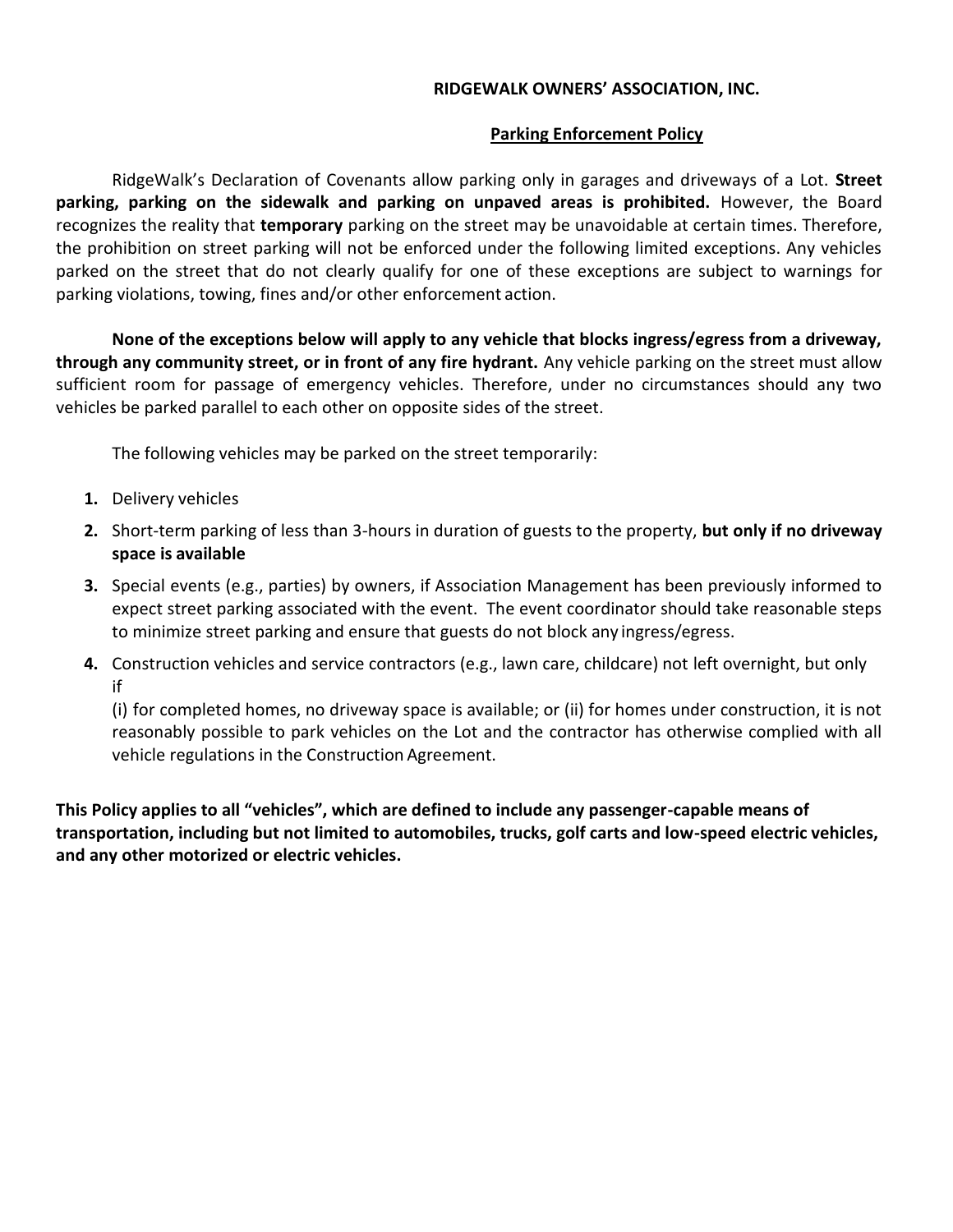### **OWNER EVENT POLICY**

Owners Gatherings of more than ten (10) persons within the Ridgewalk Common areas requires a permit from the association.

In general, owners' gatherings of between ten and 30 persons requires only that the owner advise the association manager of the date and time and type of event. The event will be placed on the association's calendar.

For owner gatherings of 30 or more people, there is a \$100 cleaning/damage deposit required. To receive a full refund of the deposit all garbage and waste must be removed from the property and the property must be in a clean, acceptable condition.

Ridgewalk does not provide staffing for group events. All set up, event planning, and clean up are the owner's responsibility. If a security presence is needed the owner should engage the service and the security hours and point of contact must be provided to the association office prior to the start of the event.

**Hours.** Owner must provide the Association Office with the time of day and duration ofthe event. Quiet hours of the property are from 11pm to 7am. Amplified music must always be kept to a reasonable level and is not allowed after 11pm.

**Community Pool Gathering Areas.** Use of the Community Pool Gathering Areas **does not** close the pool to use by other owners. No glass containers are allowed on the pool decks, and food and beverages must be kept at least 4 feet from the pool edge.

**Vendors.** The Owner shall provide the Association Office with the names of all vendors that they will use and their contact numbers.

**Hold Harmless.** This Agreement is made upon the express condition that Ridgewalk, its agents and employees shall be free from all liabilities and claims for damages and/or suits for or by reason of any injury to any person or property of the Owner, its agents, employees, guests or third parties from any cause or causes whatsoever while in or upon said premises or any part thereof during the term of the event or occasioned by any occupancy or use of said premises or any activity carried on by the Owner in connection herewith, and the Owner hereby covenants and agrees to indemnify, defend, save and hold harmless Ridgewalk, its agents and employees from all liabilities, charges, expenses and costs on account of or by reason of any such injuries, liabilities, claims, suits or losses however occurring or damages growing out of thesame.

**Insurance.** The Owner must provide an event policy with a minimum of \$1,000,000.00 in general liability insurance. The Ridgewalk Homeowners Association, Inc. must be named as an additional insured on the event policy. A copy of the declaration page must be submitted to the association office at least 1 week in advance of the event.

**Parking.** Parking must be kept confined to one's own driveway. Overflow parking must be routed outside of Ridgewalk. There is no street parking allowed other than construction vehicles during construction hours.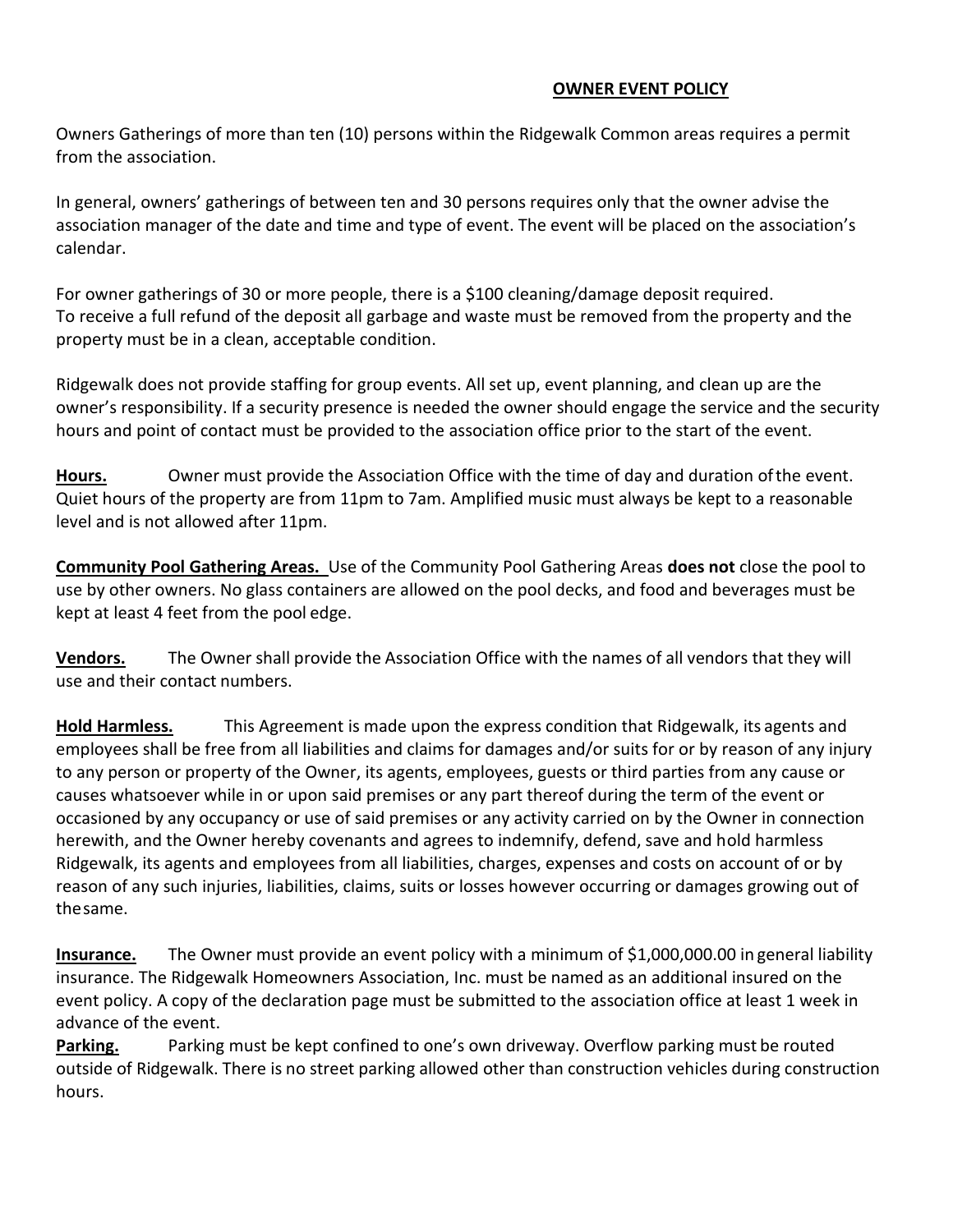A signed copy of this contract together with the deposit must be returned to our office for the event to be scheduled.

Ridgewalk Homeowners Association, Inc. 0wner: By:

Printed Name: 1988 1999

Lot #:

Contact No:

Contact No:

Date of Event: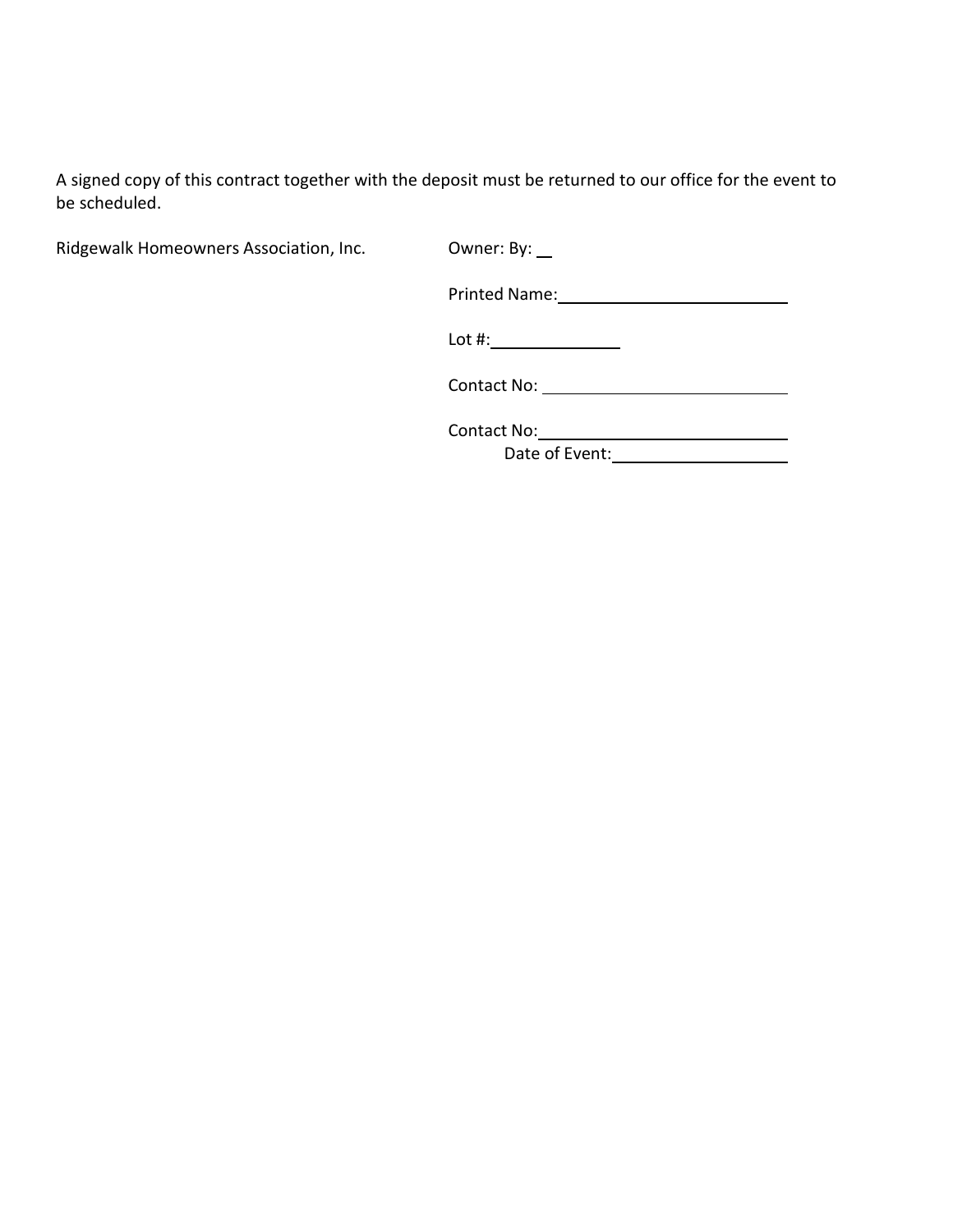

#### **SUPPLEMENTAL RULES AND RESTRICTIONS**

The following rules and restrictions are intended to supplement the existing Rules and Regulations of Ridgewalk Homeowners Association for the purpose of maintaining the quality, enjoyment, integrity, and value of the Ridgewalk neighborhood. These rules and regulations both emphasize and supplement RidgeWalk's Declaration of Covenants, Conditions, Restrictions, and Easements (as amended, the "Declaration"). These Supplemental Rules and Restrictions were approved by the Board of Directors (the "Board") of Ridgewalk Homeowners Association, Inc. (the "Association") at a duly called meeting of the Board on .

#### **OCCUPANCY**

RidgeWalk is a rental-restricted community.

- The homes within RidgeWalk will be used for residential purposes as determined by the Board and the Architectural Review Committee ("ARC"), pursuant to the Declaration.
- To control the atmosphere and quality of the neighborhood and to control population density, shared ownership of homes or any ownership arrangement that enables sharing of time between different occupants in homes is prohibited.
- Parking must be kept completely on the driveway area of a lot without blocking the sidewalk. Guest parking is available near the pool, if needed.
- Pursuant to the Declaration, Short-term rentals are prohibited withinRidgeWalk.
	- Short-term rentals are not solely defined by the exchange of money. A short-term rental is a furnished space offered for use or used for short periods of time from a day to weeks and are commonly used for short term stays by people who do not live in the area or are visiting or vacationing.
	- The intent of short-term rental restrictions is to eliminate a rotating cast of visitors and to avoid issues with traffic, noise, and abuse of the common areas of the community.

#### **UNACCOMPANIED GUESTS**

Guests who are staying in a home without the onsite presence of the homeowner present a quality of life issue and are not conducive to the close living norms of our community. Unaccompanied guests may not have the same interests as a long-term owner when it comes to the quiet enjoyment and harmony of the community. In addition, unaccompanied guests present an insurance risk and everyone in the Association may be subject to higher insurance rates. Guests who are visiting a home without the onsite presence of the homeowner:

- Must be registered with the Association manager. Homeowners will be required to contact the Association's manager to provide the names of all guests; duration of stay; make, model and license plate number of all vehicles.
- May not use the pool and pavilion common areas.